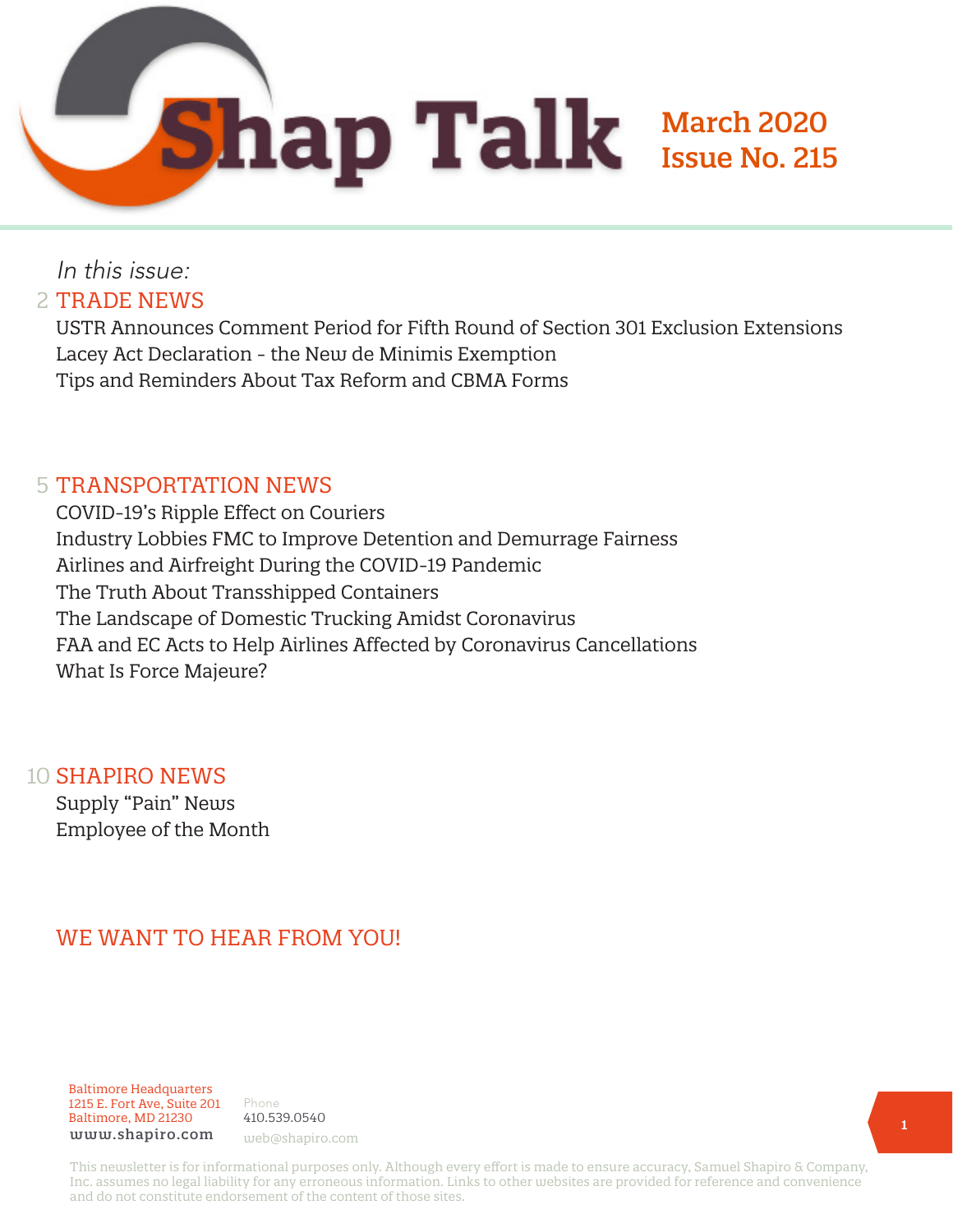

# **TRADE NEWS:**

## USTR Announces Comment Period for Fifth Round of Section 301 Exclusion Extensions

The office of the U.S. Trade Representative (USTR) is seeking comments regarding the extension of exclusions on [the fifth set of exclusions, granted in June 2019](https://www.govinfo.gov/content/pkg/FR-2019-06-04/pdf/2019-11573.pdf), which are currently set to expire on June 4, 2020. This extension would add another year of validity to the current product exclusions.

The USTR's evaluation will primarily focus on the ability to produce the excluded products outside of China (i.e. if the product can be adequately produced outside of China, then it is unlikely an exclusion will be extended).

The fifth round of Section 301 exclusions covers 89 HTS subheadings; it is very likely that not all products/HTS subheadings that were originally granted exclusions will receive extensions.

The USTR will begin accepting comments on April 1, 2020 using docket number USTR–2020–0013. Comments are due by April 30, 2020. To submit a comment regarding the extension of a particular exclusion granted in the fifth round, commenters must first register on the [USTR portal](https://comments.ustr.gov/).

The [Federal Register Notice dated March 20, 2020](https://www.govinfo.gov/content/pkg/FR-2020-03-20/pdf/2020-05890.pdf?utm_campaign=subscription%20mailing%20list&utm_source=federalregister.gov&utm_medium=email) provides a summary of the information to be entered on the exclusion extension comment form.

Please reach out to [compliance@shapiro.com](mailto:compliance%40shapiro.com?subject=) for assistance with your Section 301 filings!

#### Lacey Act Declaration - the New de Minimis Exemption

Earlier this month, the Animal and Plant Health Inspection Service (APHIS) amended the declaration requirement of the Lacey Act to include a new minimis exemption for importers. Under the new rule, importers will not have to submit declarations for products with a minimal amount of plant material effective April 1, 2020.

According to APHIS, this action will "relieve the burden on importers while continuing to ensure that the declaration requirement fulfills the purposes of the Lacey Act," which was originally established on December 15, 2008.

The de minimis exception will apply to all products subject to the Lacey Act where "the plant material in a product represents no more than 5 percent of the total weight of the individual product unit, provided that the total weight of the plant material in an entry of products in the same 10-digit provision of the Harmonized Tariff Schedule of the United States does not exceed 2.9 kilograms."

In other words, importers will not have to submit the Lacey Act declaration on products:

- Containing 5% or less plant material by weight
- Limited at 2.9 kgs at the entry line level

Baltimore Headquarters 1215 E. Fort Ave, Suite 201 Baltimore, MD 21230 410.539.0540 www.shapiro.com web@shapiro.com

Phone the set of the set of the set of the set of the set of the set of the set of the set of the set of the s 410.539.0540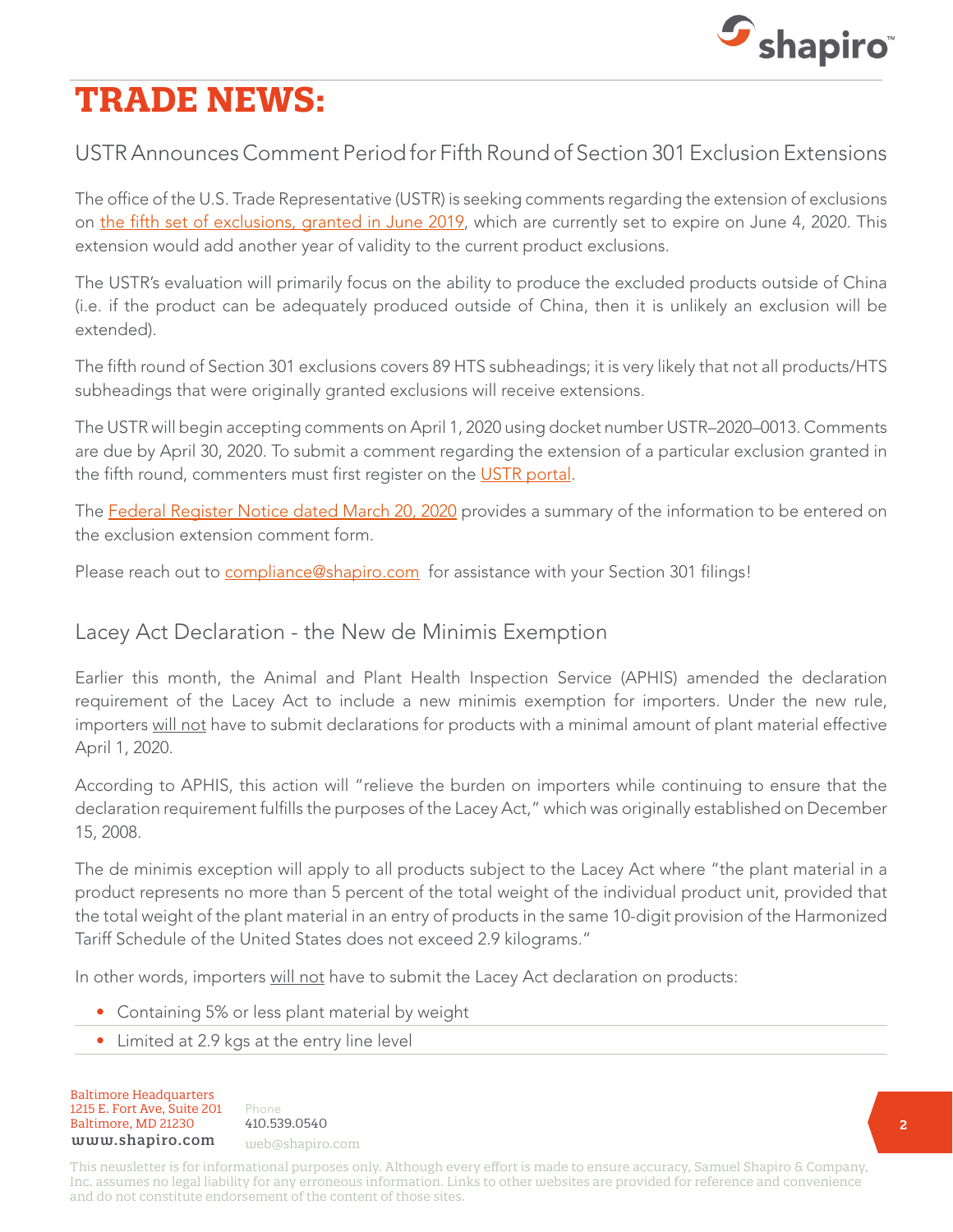

Importers should be aware that the exemption does not apply to species of conservation concern that are registered as an endangered or threatened species under the Endangered Species Act. Click [here](https://www.cites.org/eng/app/index.php) to view the appendix of concerned species from the Convention on International Trade in Endangered Species of Wild Fauna and Flora (CITIES).

For instances in which the plant material's weight cannot be determined, APHIS considered applying exemptions based on its volume and value, but later determined that the implementation of this rule would present challenges. Therefore, it will not be adopted at this time.

APHIS advised that they would continue to consider ways to implement the de minimis exemption based on criteria other than weight.

Click [here](https://www.federalregister.gov/documents/2020/03/02/2020-04165/lacey-act-implementation-plan-de-minimis-exception) to view the notice published in the Federal Register.

If you have any questions about this development, please reach out to [compliance@shapiro.com.](mailto:compliance%40shapiro.com?subject=)

#### Tips and Reminders About Tax Reform and CBMA Forms

Across the industry, reports indicate that many of the *[Craft Beverage Modernization Act \(CBMA\)](https://www.shapiro.com/alerts/craft-beverage-modernization-and-tax-reform-act-of-2017-implementation/)* claims are incomplete, meaning they have missing, incomplete or inaccurate documents, which may result in the liquidation of entry at the higher non-CBMA rate and/or enforcement action.

Importers who take advantage of the tax refund must ensure that they have received the proper support documentation from their foreign supplier prior to claiming the reduced tax rate.

U.S. Customs and Border Protection's (CBP) CBMA Procedures and Requirements 2020 bulletin, [CSMS](https://content.govdelivery.com/bulletins/gd/USDHSCBP-278ccb5?wgt_ref=USDHSCBP_WIDGET_2?utm_source=search.usa.gov&utm_medium=search.usa.gov&utm_term=undefined&utm_content=undefined&utm_campaign=(not%20set)&gclid=undefined&dclid=undefined&GAID=340499347.1568239941) [#41471157](https://content.govdelivery.com/bulletins/gd/USDHSCBP-278ccb5?wgt_ref=USDHSCBP_WIDGET_2?utm_source=search.usa.gov&utm_medium=search.usa.gov&utm_term=undefined&utm_content=undefined&utm_campaign=(not%20set)&gclid=undefined&dclid=undefined&GAID=340499347.1568239941), provides instructions and requirements for completing a CBMA claim.

For a CBMA claim to be deemed complete, the importer must complete the [CBMA Spreadsheet,](https://www.cbp.gov/document/template/cbma-spreadsheet) [Controlled](https://www.cbp.gov/document/template/cbma-controlled-group-spreadsheet) [Group Spreadsheet](https://www.cbp.gov/document/template/cbma-controlled-group-spreadsheet) and [Assignment of Certification](https://www.cbp.gov/trade/basic-import-export/craft-beverage-modernization-tax-reform-act-2017/certification). Click [here](https://www.cbp.gov/trade/program-administration/entry-summary/cbma-2017) to access CBP's templates for each of these documents.

CBP strongly encourages any importers that are claiming a reduced tax rate or tax rate incorporating applicable tax credits as permitted by the CBMA (hereinafter "CBMA rate") for importations made during the 2020 calendar year to do so at the time of entry summary.

Baltimore Headquarters 1215 E. Fort Ave, Suite 201 Baltimore, MD 21230 410.539.0540 www.shapiro.com web@shapiro.com

Phone the set of the set of the set of the set of the set of the set of the set of the set of the set of the s 410.539.0540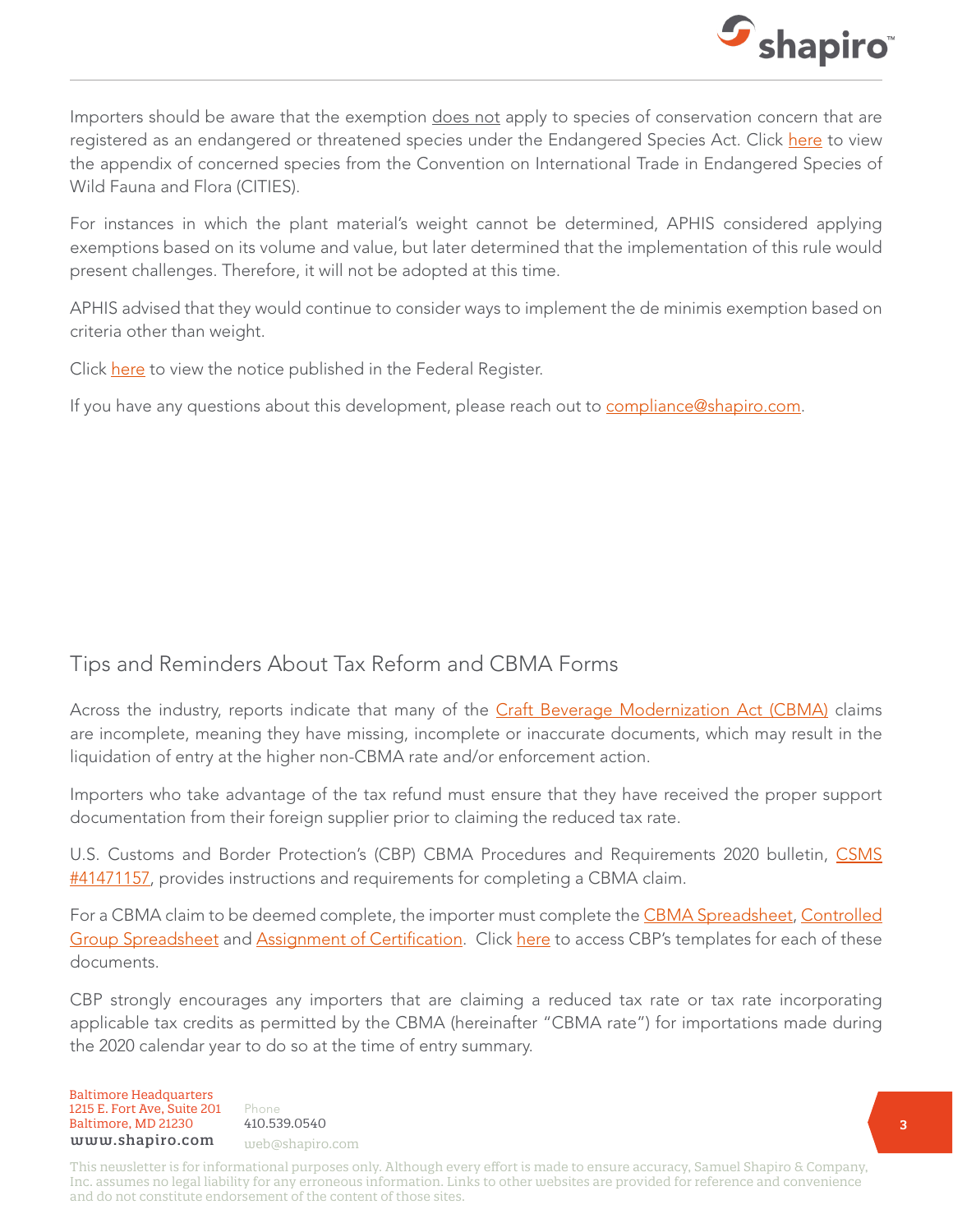

Below are some tips to keep in mind when completing the CBMA forms:

- Always complete all three substantiating documents when filing a CBMA claim.
- Do not modify the structure or formatting of the substantiating documents.
- Follow the proper file naming conventions and use the appropriate document labels in ACE/DIS.
- Controlled Group Spreadsheets and Assignment Certifications are associated with Importer of Record; CBMA spreadsheets are associated with entry numbers.
- Remember that controlled group relationships are defined by relationships between producers not importers.
- Coordinate closely with other products in your controlled group to confirm you are not exceeding your CBMA quantitative limit.

CBP reviews and liquidates entries with a CBMA claim on a monthly basis, in chronological order based on the entry date, beginning with the oldest and working forward.

CBP will liquidate the entry and apply the reduced CBMA rate if:

- The reduced rate or CBMA rate is claimed at the time of entry;
- The claim was submitted properly, with complete and accurate supporting documents; and
- Meets the above criteria

For claims not made at the time of entry but via a PSC or Protest, there is no guaranteed timeline for the claims to be reviewed, processed and approved for refund.

Questions about CBMA claims? Please reach out to [compliance@shapiro.com.](mailto:compliance%40shapiro.com?subject=)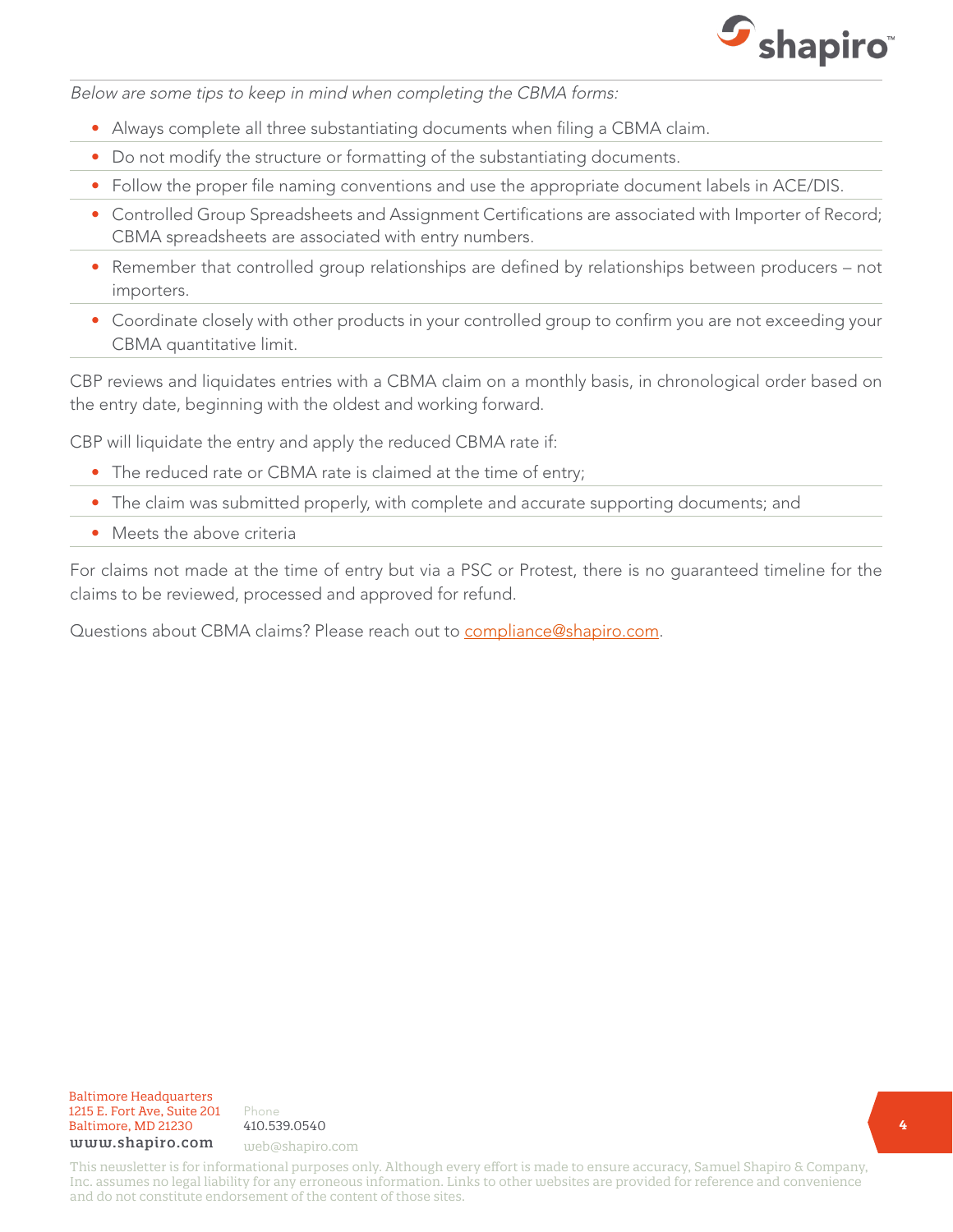

## **TRANSPORTATION NEWS:**

## COVID-19's Ripple Effect on Couriers

Delays for USPS, UPS, DHL, and FedEx could endanger timely delivery of crucial original documents, freight payments, and medical supplies. Thankfully, as of right now, there are no major delays reported. However, there is growing strain and concern due to the rapid spread of the Coronavirus to drivers and warehouse sorters alike. Several couriers have even resorted to suspending their Service Guarantees for all U.S. origin shipments at any service level.

With services now being diverted to urgent medical supplies, Amazon Prime is running a month behind schedule on its "non-essential orders." UPS handles a large part of these by ground.

But what about "couriers" (UPS, DHL, FedEx, & USPS) delivering original bills of lading, check payments to steamship lines, and documents for US Customs?

Logistics companies have moved towards a "paperless" environment but still utilize couriers daily. These couriers are part of a service community delivering \$18 trillion worth of goods every year, but also timesensitive contracts, agreements, and payments. With "non-essential" businesses such as law and architecture firms sidelined, there should be excess capacity.

Reports indicate UPS is running on a normal schedule in the United States. Most companies have issued blanket statements that simply instruct their customers to "call their account managers or sales reps" for assistance. Accounts representatives are often cautiously suggesting leaving "buffer days" versus the normal just-in-time overnight mindset due to the shifting landscape of coronavirus.

Many couriers, including UPS & FedEx, have waived signatures. That means no shared pens and no need to get within six feet of customers.

Couriers such as UPS are considered "critical infrastructure" by the Department of Homeland Security (DHS), so they will continue to pick-up and deliver in restricted areas, especially if they are working with customs brokers, freight forwarding, truckers, piers, CFSs, airlines, and steamship lines (essential services).

DHL issued a short statement about protecting their facilities and employees; they are prepared to take operational measures in the event conditions shift.

The United States Postal Service has at least 20 postal workers with the virus as of last week. The head of the National Postal Mail Handlers Union told the NY Times that workers were sick in Miami, New York City, Seattle, Portland, and other cities. However, that's a small number right now given the agency's roughly 630,000 employees and wide, thoroughly tested network of hubs.

**Baltimore Headquarters**<br>**1215 E. Fort Ave, Suite 201** Phone 1215 E. Fort Ave, Suite 201 Baltimore, MD 21230 410.539.0540 baltimore, MD 21230 410.559.0540<br>www.shapiro.com <sub>web@shapiro.com</sub>

Phone 410.539.0540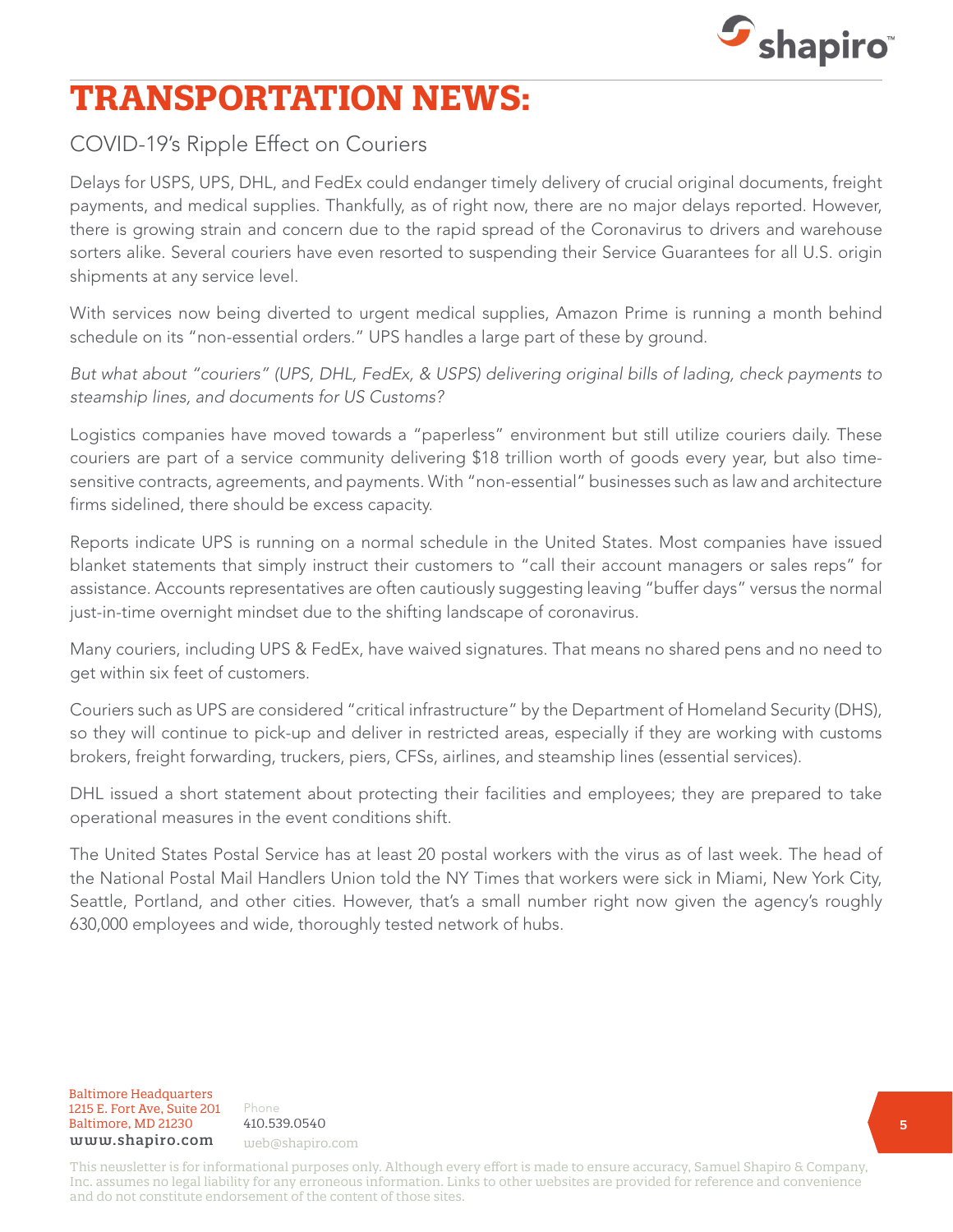

#### Industry Lobbies FMC to Improve Detention and Demurrage Fairness

In a letter to FMC Chairman Michael Khouri dated March 16, 2020, 67 trade organizations urged the Commission to adopt its previously proposed Interpretive Ruling on Detention and Demurrage. The groups expressed concern that the current Coronavirus crisis would create additional challenges at marine terminals, leading to hardships within the shipping community should [detention and demurrage](https://www.shapiro.com/blog/demurrage-detention-per-diem-oh-my-6-tips-to-avoid-additional-charges/) be unfairly billed when containers are not, in fact, available for pick up or when empties cannot be returned due to factors beyond the shipper or importer's control. In the original Notice of Proposed Rulemaking, Commissioner Rebecca Dye noted that detention and demurrage were to be used as tools to incentivize efficient terminal and equipment velocity.

Some industry groups have indicated that detention and demurrage are being used as a punitive measure when:

- Containerized cargo is not truly available for pick-up at the pier
- Terminals experience closures
- Appointments are not available
- Empty containers cannot be returned

With terminal closures increasing due to waning cargo volumes as well as circumstances surrounding the Coronavirus pandemic, pressure is mounting on importers and exporters to maintain cargo velocity while working within tighter and changing terminal timeframes and an ever-evolving work environment. These closures have varied from shortened shift hours, single-shift closures, to whole day closures. Major ports including LA/Long Beach, Miami, Baltimore, Seattle and Houston have all announced some form of terminal closures in recent weeks.

While the interpretive rule has not been made official, guidance within the rule suggests that the Commission would find detention and demurrage to be unreasonable in the following instances:

- "…if a cargo interest or its trucker cannot retrieve cargo from a marine terminal because the cargo is not available for retrieval due to circumstances such as weather, port or terminal closures, the container is in a closed area, or government inspections of the cargo, demurrage would not serve as an effective incentive for cargo retrieval."
- "…demurrage and detention practices and regulations that do not provide for a suspension of charges when circumstances are such that demurrage and detention are incapable of serving their purpose would likely be found unreasonable."
- "… if cargo cannot be retrieved, or empty containers cannot be returned due to a lack of appointments, demurrage and detention cannot incentivize cargo retrieval or equipment return."
- "…practices and regulations that result in detention being imposed when a container cannot be returned weigh heavily in favor of a finding of unreasonableness. The paradigmatic example is that if the marine terminal designated by an ocean carrier refuses to accept empty containers, no amount of detention can incentivize the return of those containers."

As always, we recommend partnering with a Customhouse broker and [freight forwarder](http://www.shapiro.com/import-export/import-cargo-management/), like Shapiro, that helps you mitigate these additional charges by making sure your cargo is moved timely.

Baltimore Headquarters 1215 E. Fort Ave, Suite 201  $Baltimore, MD 21230 410.539.0540$ <br>
uuuu shaniro.com www.shapiro.com web@shapiro.com

Phone the set of the set of the set of the set of the set of the set of the set of the set of the set of the s 410.539.0540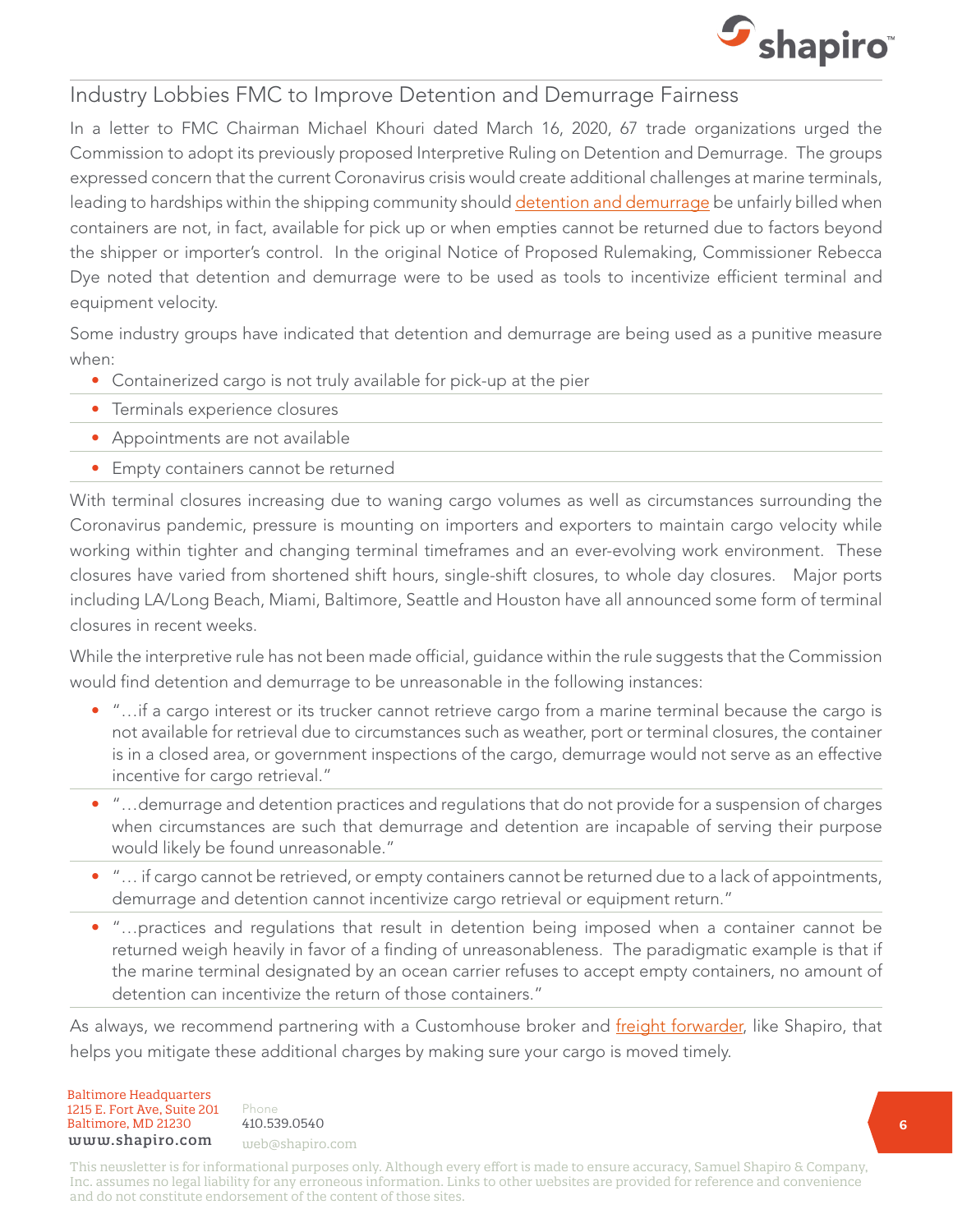

### Airlines and Airfreight During the COVID-19 Pandemic

The state of airlines and airfreight during the COVID-19 Pandemic is rapidly changing. There will be longterm revenue losses for U.S. and global passenger fleets, but explosive growth for cargo moves. A massive stimulus package from Congress may boost airlines, but only a return of passengers will save them. Currently, the airline industry is estimating losses in 2020 at over \$250 billion (US).

As of March 25, GE Aviation announced that it will cut 10% of its workforce. Major airlines are drafting plans for a voluntary shutdown of almost all passenger flights across the U.S., and planes moving "essential" cargo are facing disruptions created by closed airports, shuttered air cargo handling facilities, and uneven staffing realities for airline support personnel.

After the virus infected air-traffic controllers, the FAA had to shut towers down and relocate employees. Fortunately, the FAA has battle-tested back-up plans to handle emergencies.

Due to the spread of the virus, air cargo charter companies are reporting booming business. Since approximately 60% of air cargo capacity comes from the global passenger fleet, the remaining 40% is in high demand. Global air cargo rates have eclipsed historical highs, and U.S. consumers ultimately foot that bill.

However, there is encouraging news recently, as airlines reveal plans to re-fit passenger aircrafts to handle cargo, although those plans are not yet clear.

### The Truth About Transshipped Containers

Ocean Insights recently partnered with the Journal of Commerce (JOC) to publish the results of an analysis that revealed jarring data about transshipment rolls. The analysis shows that more than 1 in 5 transshipped containers were rolled from their scheduled departure in the second half of 2019. The breadth of data indicated that more than 1 million containers were affected in the 6-month period. This ratio increased when the analysis was limited to only the world's largest carriers.

Industry professionals affirmed that, while rolls were out of their control, the biggest obstacle was the lack of information. A logistics director for a 20,000 TEU European importer guessed that his company was informed less than 5% of the time.

Ocean carriers explained that when around 30% of containers don't show up for the scheduled sailing, they are motivated to overbook. This is only one reason why a container may be rolled.

This information comes amid the worldwide COVID-19 outbreak from which China is rapidly recovering. Carriers have already begun repositioning containers from the U.S. West Coast to China in anticipation of rolled containers. Retailers and non-vessel-operating common carriers (NVOCCs) are also predicting a cargo surge. In order to avoid cargo disruptions, importers should act early and anticipate delays.

Worried about your cargo being rolled this spring? Contact our [transportation experts](mailto:web%40shapiro.com?subject=) today!

Baltimore Headquarters 1215 E. Fort Ave, Suite 201 Baltimore, MD 21230<br>Haltimore, MD 21230 410.539.0540 www.shapiro.com web@shapiro.com

Phone 410.539.0540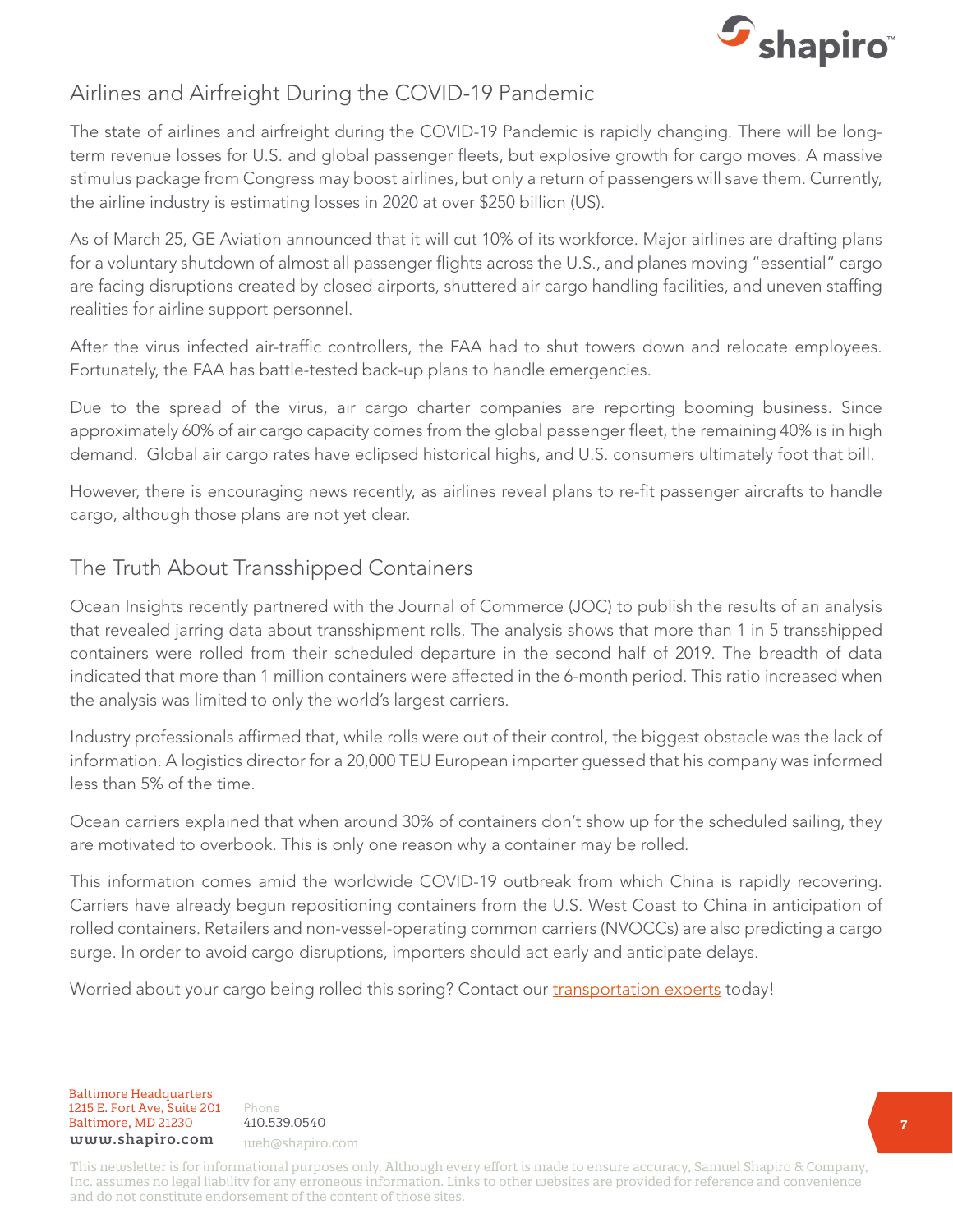

#### The Landscape of Domestic Trucking Amidst Coronavirus

The domestic trucking industry is watching as COVID-19 restrictions and recommendations are announced in various U.S. states. At the peak of the restrictions in China, the trucking workforce was geographically restricted from free movement into certain localities. Once production resumed, exporters and steamship lines observed capacity reductions which impacted the flow of cargo. At this time, the U.S. is not seeing anything quite as strict.

Most of the impact, so far, is not visible to the public. Some truckers are being asked about their exposure as they arrive to warehouses. Others are choosing to self-quarantine at rest stops and avoiding buffet style meals. In New Jersey, mandated early retail closings will limit delivery hours.

Capacity has not yet been affected. Still, spot rates have started to climb in anticipation of the demand to come. Forwarders are expecting a surge of Chinese imports to follow the recovery of the Chinese economy.

The Federal Motor Carrier Safety Administration (FMCSA) issued an hours of service (HOS) emergency relief declaration which allows them to exceed the 11-hour daily driving limit and 14-hour daily work limit. This only applies to trucks carrying emergency goods in the following categories:

- 1. Medical supplies and equipment related to the testing, diagnosis and treatment of COVID-19
- 2. Supplies and equipment necessary for community safety, sanitation, and prevention of community transmission of COVID-19 such as masks, gloves, hand sanitizer, soap and disinfectants
- 3. Food for emergency restocking of stores
- 4. Equipment, supplies and persons necessary to establish and manage temporary housing, quarantine, and isolation facilities related to COVID-19
- 5. Persons designated by Federal, State or local authorities for medical, isolation, or quarantine purposes
- 6. Persons necessary to provide other medical or emergency services, the supply of which may be affected by the COVID-19 response
- 7. Analyze Enforcement Resources

## FAA and EC Acts to Help Airlines Affected by Coronavirus Cancellations

As COVID-19 continues to impact international markets and travel, governments are taking action to relieve aspects of the disruptive impact on airlines. One such measure has been to temporarily waive minimum slotuse requirements at airports in both the US and Europe.

As demand for passenger flights continues to fall, especially following the [recent travel ban implemented by](https://www.shapiro.com/alerts/airline-cancellations-update-march-25/) [the US on certain European countries](https://www.shapiro.com/alerts/airline-cancellations-update-march-25/), airlines have begun to cancel flights. Generally, airlines are allotted slots at congested airports, and in order to maintain their rights to the assigned slots, they must maintain at least 80% utilization.

Baltimore Headquarters Baltimore, MD 21201 HHHHHHHHHHHH Baltimore Headquarters Baltimore, MD 21230 410.539.0540 1215 E. Fort Ave, Suite 201 www.shapiro.com web@shapiro.com

Phone 410.539.0540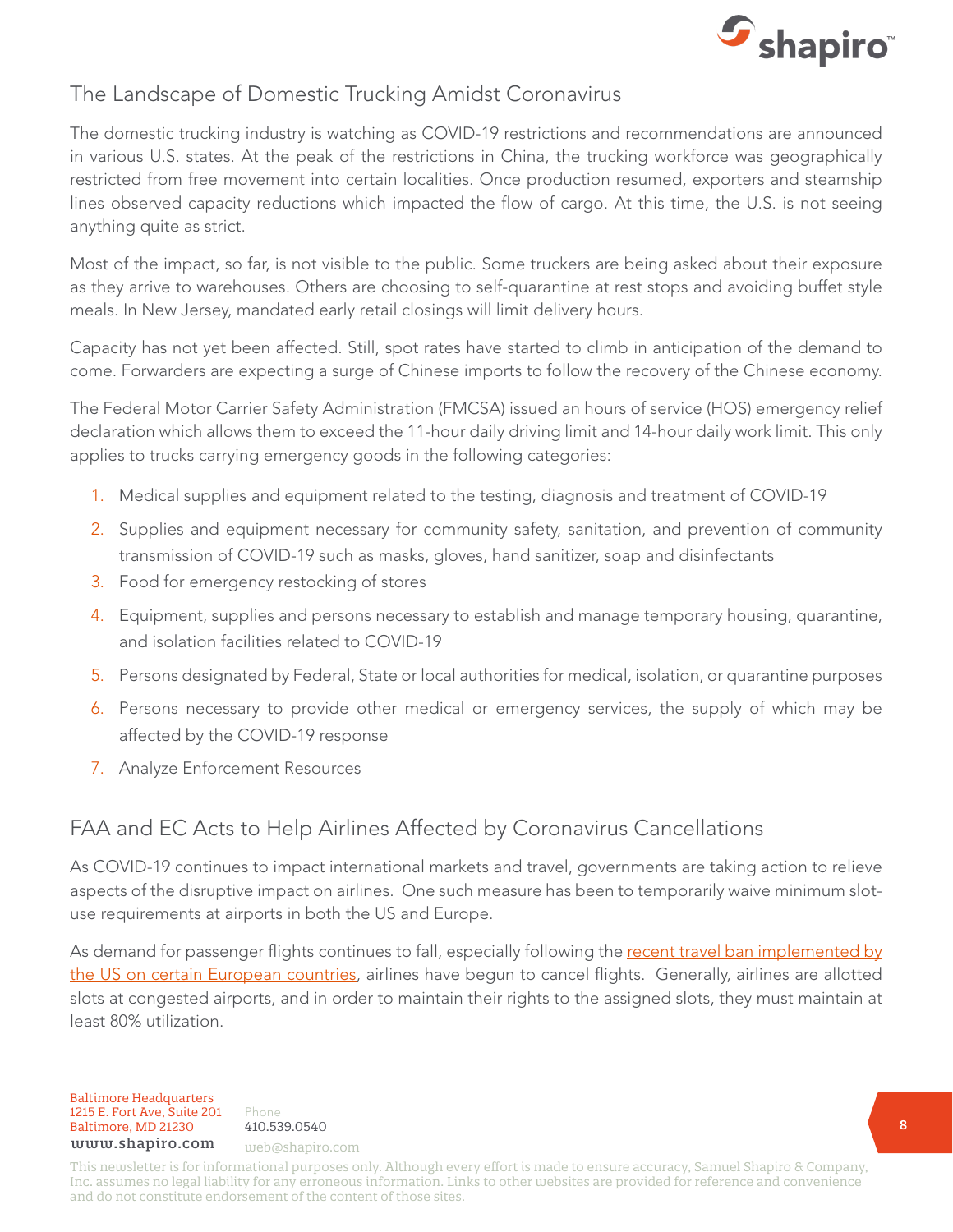

These slot requirements, often referred to as "use it or lose it" slot regulations, have had an outsized impact on operations with respect to freighters. But with the recent impact of COVID-19 on passenger flight operations, both the Federal Aviation Administration (FAA) in the US and European Commission (EC) have taken steps to waive the 80% use requirements at major airports through May 31, 2020 – and any decision to extend the waiver period would be announced to the airlines as soon as possible.

In the US, the waiver applies to John F. Kennedy International Airport (JFK), New York LaGuardia Airport (LGA), and Ronald Reagan Washington National Airport (DCA) – and a formal schedule review and approval process to Chicago O'Hare International Airport (ORD), Newark Liberty International Airport (EWR), Los Angeles International Airport (LAX), and San Francisco International Airport (SFO). Additionally, the FAA has confirmed they will give credit to airlines for flights cancelled due to COVID-19 during the time of the waiver's implementation. It is likely that the waiver will be extended through the summer, and even the 2020 season – as requested by the International Air Transport Association (IATA).

Furthermore, following the announcement of the US travel ban on certain European countries, the Airlines For Europe (AFE) has also called for "confirmation and immediate implementation of the 80/20 airport slots waiver through the end of the summer season until October, 25 2020" with respect to several major airports in Europe. The AFE has also pressed for the waiver or deferment of any new aviation taxes on airlines, in an effort to reduce the economic impact of the COVID-19 crisis on the airline industry. There are also stipulations in both the US and European waivers that the 80/20 requirements would be temporarily lifted for foreign airlines from either the US or Europe.

Don't hesitate to contact our *[airfreight specialists](mailto:cindy%40shapiro.com?subject=)* with any and all questions related to capacity and rates.

#### What Is Force Majeure?

No, this is not an answer to Alex Trebek on Jeopardy…

Literally, it means "superior force," but in transportation it is a bill of lading or contract clause that limits liability. In essence, it stipulates that contract conditions are no longer valid when the following extraordinary events occur: war, strike, riot, crime, plague, act of God (hurricane, flood earthquake, volcanic eruption). Typically, a force majeure clause does not excuse non-performance in perpetuity; it only excuses non-performance for the duration of the extraordinary event.

Last week, DHL Global Forwarding (the world's largest forwarder), invoked force majeure for all of their customer contracts. The supply chain impacts of COVID-19 have been all but impossible to predict, and the supply of air cargo capacity is down as much as 60% worldwide. Industry pundits have predicted that many, if not most air and ocean carriers and forwarders will be forced to invoke force majeure.

#### Here is a recent example of a likely force majeure:

We recently had a [dramatic scare when the Port of Houston](https://www.shapiro.com/alerts/terminals-port-houston-suspend-operations-march-19/) closed for about 24 hours after a confirmed virus case. If steamship lines had been forced to discharge Houston cargo in Mobile or Miami, the cost of rail and trucking to destination would almost certainly have been borne by importers due to force majeure protection on carrier and forwarder bills of lading.

Baltimore Headquarters 1215 E. Fort Ave, Suite 201 www.shapiro. you@shapiro.com Baltimore, MD 21230 www.shapiro.com web@shapiro.com

Phone 410.539.0540